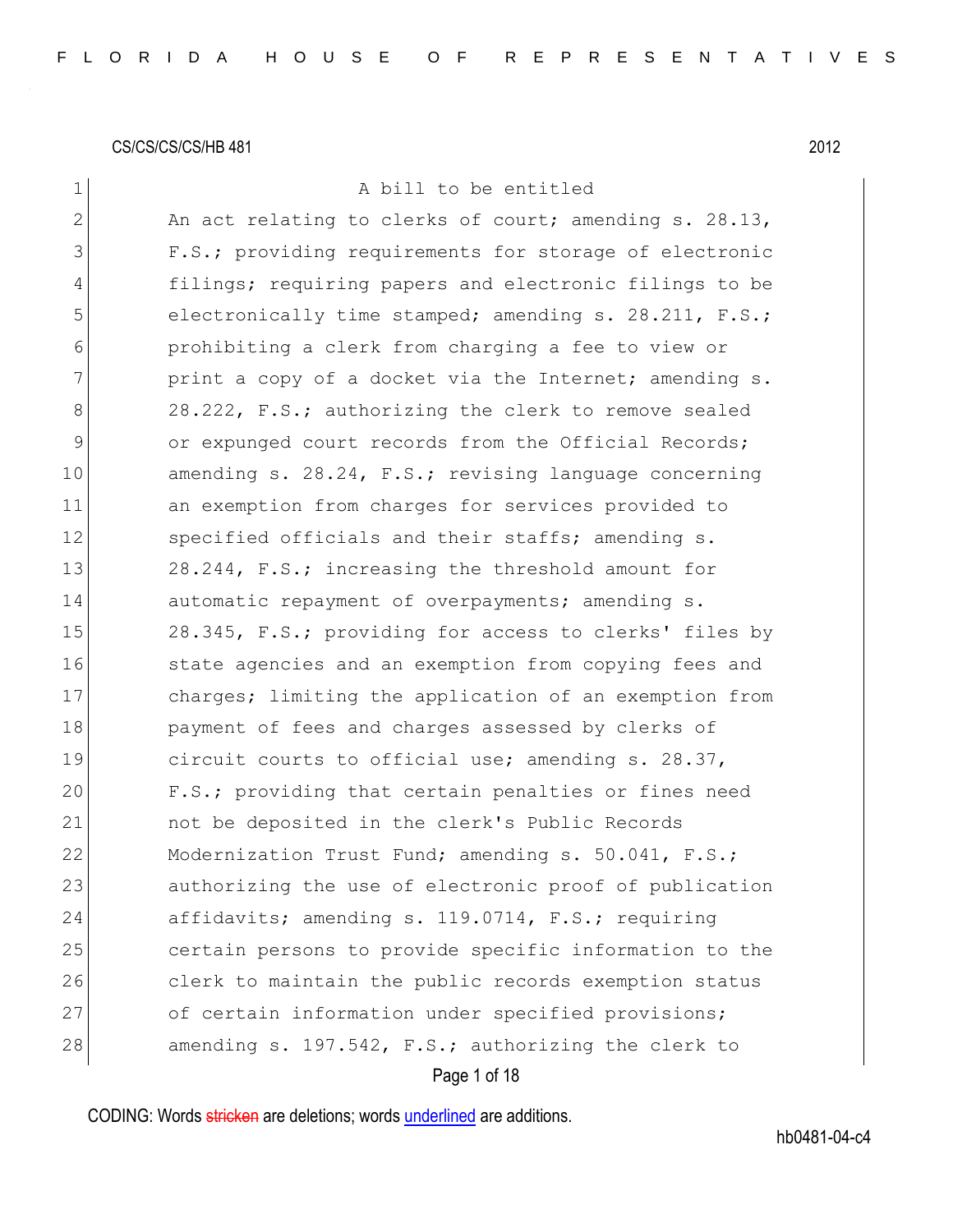29 issue a refund to the depositor for redeemed property 30 subject to a tax sale; providing effective dates. 31 32 Be It Enacted by the Legislature of the State of Florida: 33 34 Section 1. Section 28.13, Florida Statutes, is amended to 35 read: 36 28.13 To keep Papers and electronic filings. The clerk of 37 the circuit court shall keep all papers and electronic filings  $38$  filed in the clerk's office with the utmost care and security, 39 storing them in association with related case arranged in 40 appropriate files and affixing a stamp to the submission 41 indicating <del>(endorsing upon each</del> the date and time when the 42 submission same was filed. The clerk  $+$ , and shall not permit any 43 attorney or other person to remove documents, take papers once 44 filed, from the control or custody out of the office of the 45 clerk without leave of the court, except as otherwise  $\pm$ 46 hereinafter provided by law. 47 Section 2. Effective July 1, 2013, section 28.211, Florida 48 Statutes, is amended to read: 49 28.211 Clerk to keep docket. The clerk of the circuit 50 court shall keep a progress docket in which he or she shall note 51 the filing of each pleading, motion, or other paper and any step 52 taken by him or her in connection with each action, appeal, or 53 other proceeding before the court. The clerk may keep separate 54 progress dockets for civil and criminal matters. The clerk shall 55 keep an alphabetical index, direct and inverse, for the docket. 56 Notwithstanding any other law, a clerk may not charge a fee to

## Page 2 of 18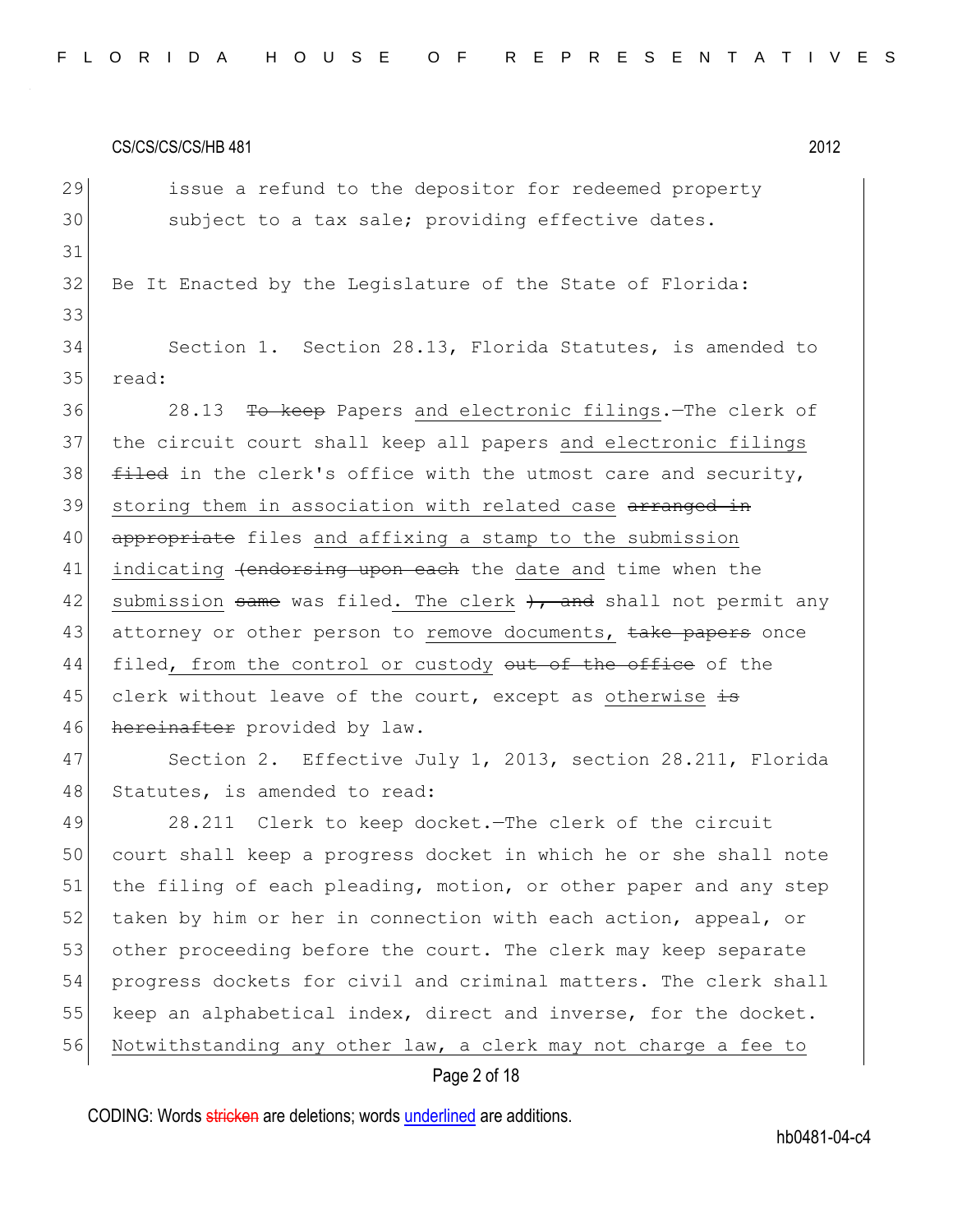| FLORIDA HOUSE OF REPRESENTATIVES |  |
|----------------------------------|--|
|----------------------------------|--|

57 view or print a copy of a docket via the Internet. 58 Section 3. Subsections (4) through (6) of section 28.222, 59 Florida Statutes, are renumbered as subsections (5) through (7), 60 respectively, and a new subsection  $(4)$  is added to that section 61 to read:  $62$  28.222 Clerk to be county recorder. 63 (4) The county recorder shall remove recorded court 64 documents from the Official Records pursuant to a sealing or 65 expunction order. 66 Section 4. Section 28.24, Florida Statutes, is amended to  $67$  read: 68 28.24 Service charges by clerk of the circuit court. The 69 clerk of the circuit court shall charge for services rendered by 70 the clerk's office in recording documents and instruments and in 71 performing the duties enumerated in amounts not to exceed those 72 specified in this section, except as provided in s. 28.345. 73 Notwithstanding any other provision of this section, the clerk 74 of the circuit court shall provide without charge to the state 75 attorney, public defender, quardian ad litem, public quardian, 76 attorney ad litem, criminal conflict and civil regional counsel, 77 and private court-appointed counsel paid by the state, and to 78 the authorized staff acting on behalf of each, access to and a 79 copy of any public record, if the requesting party is entitled 80 by law to view the exempt or confidential record, as maintained  $81$  by and in the custody of the clerk of the circuit court as 82 provided in general law and the Florida Rules of Judicial 83 Administration. The clerk of the circuit court may provide the 84 requested public record in an electronic format in lieu of

Page 3 of 18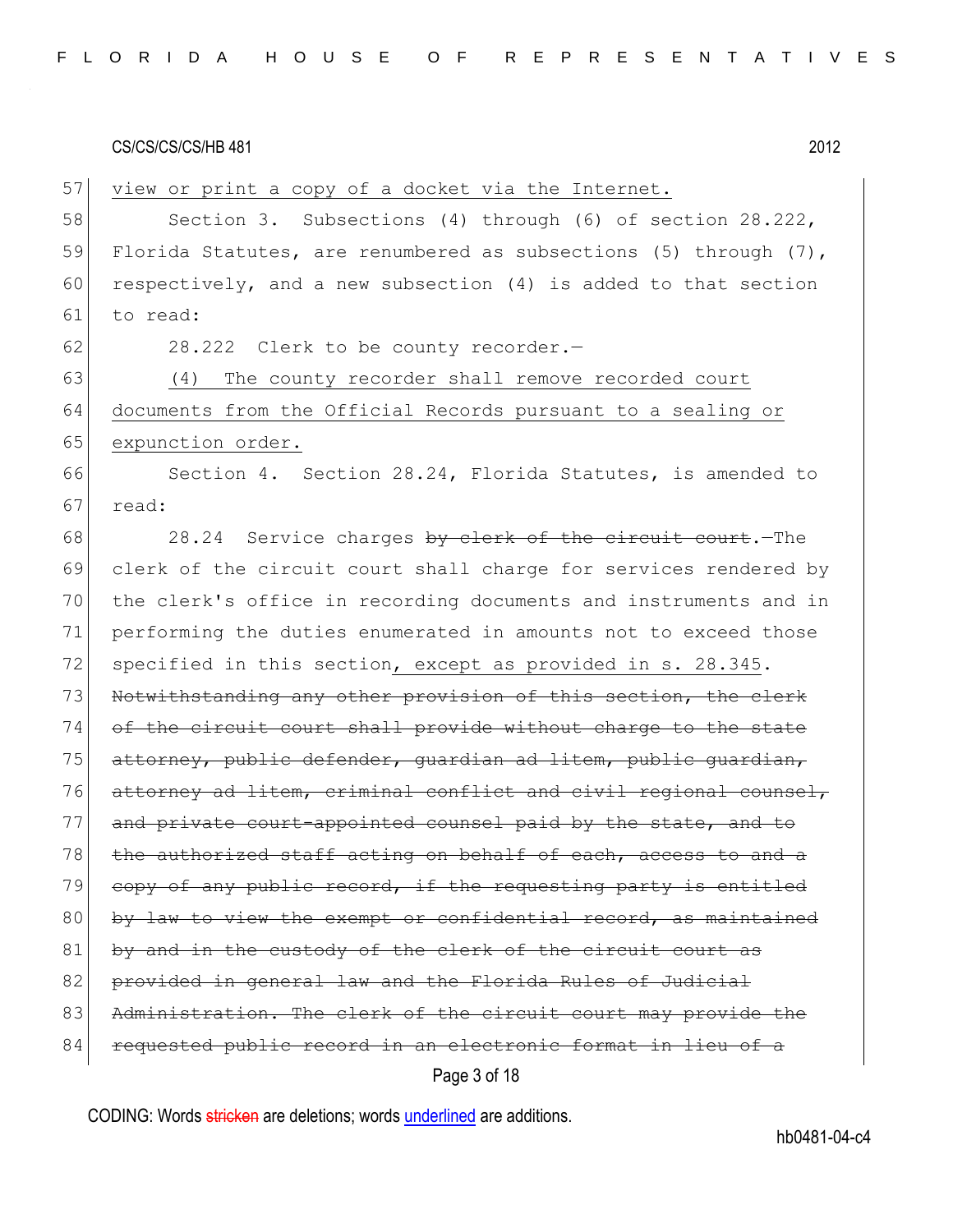CS/CS/CS/HB 481 2012 Page 4 of 18 85 paper format when capable of being accessed by the requesting 86 entity. 87 Charges 88 (1) For examining, comparing, correcting, verifying, and 89 certifying transcripts of record in appellate proceedings, 90 prepared by attorney for appellant or someone else other than 91 clerk, per page 5.00 92 (2) For preparing, numbering, and indexing an original 93 record of appellate proceedings, per instrument 3.50 94 (3) For certifying copies of any instrument in the public 95 records 2.00 96 (4) For verifying any instrument presented for 97 certification prepared by someone other than clerk, per page 98 3.50 99 (5)(a) For making copies by photographic process of any 100 instrument in the public records consisting of pages of not more 101 than 14 inches by 8 1/2 inches, per page 1.00 102 (b) For making copies by photographic process of any 103 instrument in the public records of more than 14 inches by 8 1/2 104 inches, per page 5.00 105 (6) For making microfilm copies of any public records: 106 (a) 16 mm 100' microfilm roll 42.00 107 (b) 35 mm 100′ microfilm roll 60.00 108 (c) Microfiche, per fiche 3.50 109 (7) For copying any instrument in the public records by 110 other than photographic process, per page 6.00 111 (8) For writing any paper other than herein specifically 112 mentioned, same as for copying, including signing and sealing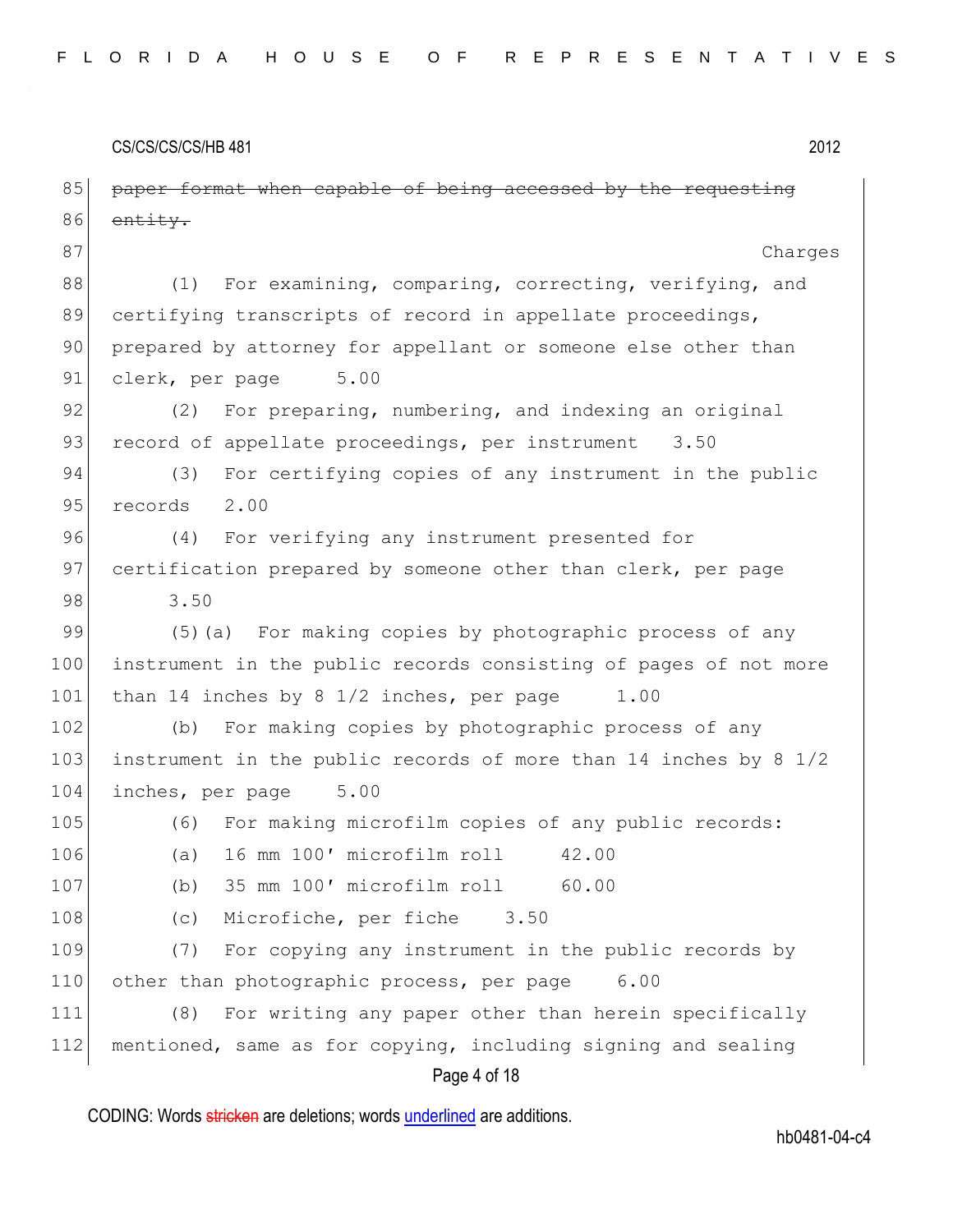CS/CS/CS/CS/HB 481 2012 Page 5 of 18 113 7.00 114 (9) For indexing each entry not recorded 1.00 115 (10) For receiving money into the registry of court: 116 (a)1. First \$500, percent 3 117 2. Each subsequent \$100, percent 1.5 118 (b) Eminent domain actions, per deposit 170.00 119 (11) For examining, certifying, and recording plats and 120 for recording condominium exhibits larger than 14 inches by 8 121 1/2 inches: 122 (a) First page 30.00 123 (b) Each additional page 15.00 124 (12) For recording, indexing, and filing any instrument 125 not more than 14 inches by 8 1/2 inches, including required 126 notice to property appraiser where applicable: 127 (a) First page or fraction thereof 5.00 128 (b) Each additional page or fraction thereof 4.00 129 (c) For indexing instruments recorded in the official 130 records which contain more than four names, per additional name 131 1.00 132 (d) An additional service charge shall be paid to the 133 clerk of the circuit court to be deposited in the Public Records 134 Modernization Trust Fund for each instrument listed in s. 135 28.222, except judgments received from the courts and notices of 136 lis pendens, recorded in the official records: 137 1. First page 1.00 138 2. Each additional page 0.50 139 140 Said fund shall be held in trust by the clerk and used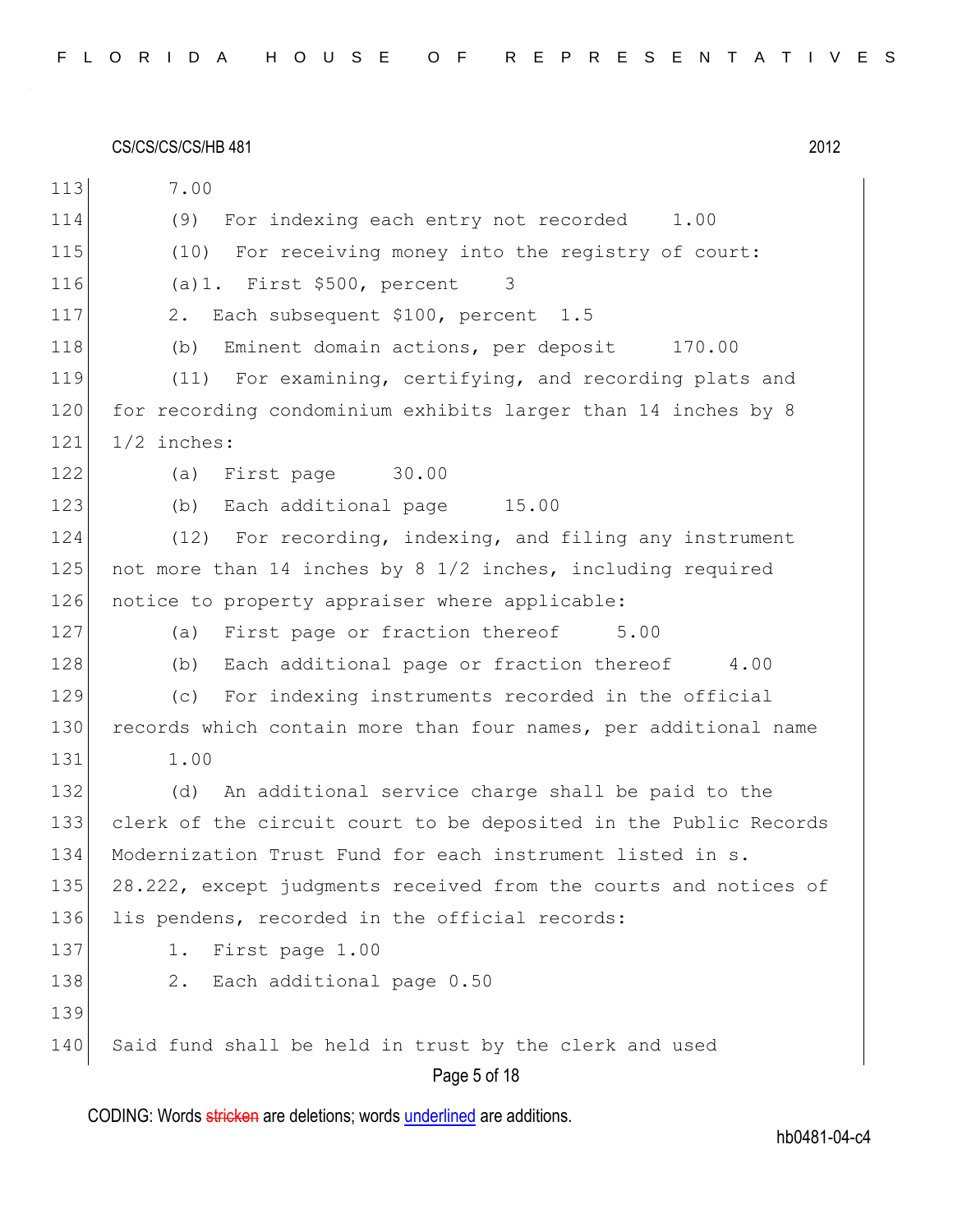Page 6 of 18 141 exclusively for equipment and maintenance of equipment, 142 personnel training, and technical assistance in modernizing the 143 public records system of the office. In a county where the duty 144 of maintaining official records exists in an office other than 145 the office of the clerk of the circuit court, the clerk of the 146 circuit court is entitled to 25 percent of the moneys deposited 147 into the trust fund for equipment, maintenance of equipment, 148 training, and technical assistance in modernizing the system for 149 storing records in the office of the clerk of the circuit court. 150 The fund may not be used for the payment of travel expenses, 151 membership dues, bank charges, staff-recruitment costs, salaries 152 or benefits of employees, construction costs, general operating 153 expenses, or other costs not directly related to obtaining and 154 maintaining equipment for public records systems or for the 155 purchase of furniture or office supplies and equipment not 156 related to the storage of records. On or before December  $1$ , 157 1995, and on or before December 1 of each year immediately 158 preceding each year during which the trust fund is scheduled for 159 legislative review under s. 19(f)(2), Art. III of the State 160 Constitution, each clerk of the circuit court shall file a 161 report on the Public Records Modernization Trust Fund with the 162 President of the Senate and the Speaker of the House of 163 Representatives. The report must itemize each expenditure made 164 from the trust fund since the last report was filed; each 165 obligation payable from the trust fund on that date; and the 166 percentage of funds expended for each of the following: 167 equipment, maintenance of equipment, personnel training, and 168 technical assistance. The report must indicate the nature of the

CODING: Words stricken are deletions; words underlined are additions.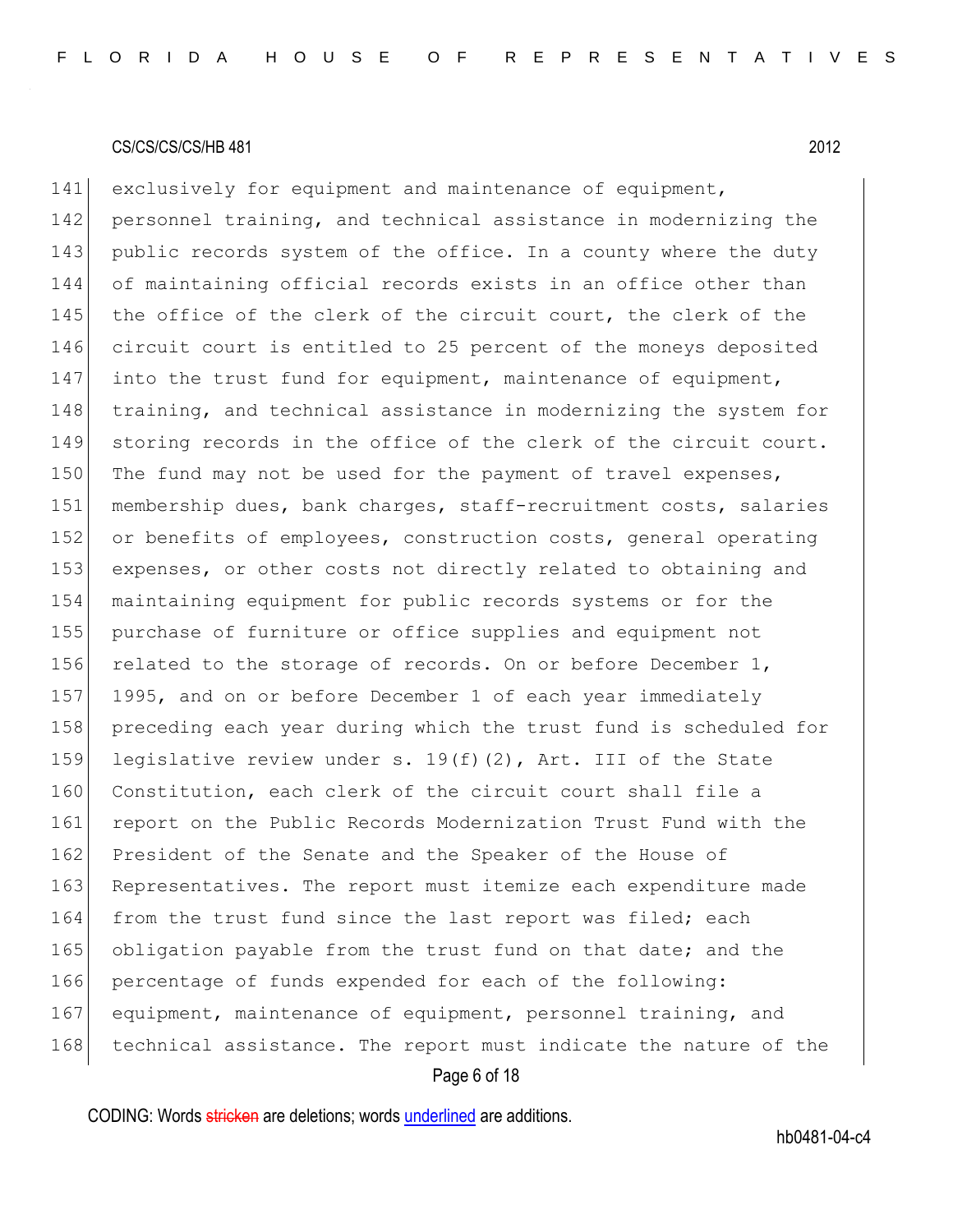169 system each clerk uses to store, maintain, and retrieve public 170 records and the degree to which the system has been upgraded 171 since the creation of the trust fund.

172 (e) An additional service charge of \$4 per page shall be 173 paid to the clerk of the circuit court for each instrument 174 listed in s. 28.222, except judgments received from the courts 175 and notices of lis pendens, recorded in the official records. 176 From the additional \$4 service charge collected:

177 1. If the counties maintain legal responsibility for the 178 costs of the court-related technology needs as defined in  $s$ . 179 29.008(1)(f)2. and (h), 10 cents shall be distributed to the 180 Florida Association of Court Clerks and Comptroller, Inc., for 181 the cost of development, implementation, operation, and 182 maintenance of the clerks' Comprehensive Case Information 183 System, in which system all clerks shall participate on or 184 before January 1, 2006; \$1.90 shall be retained by the clerk to 185 be deposited in the Public Records Modernization Trust Fund and 186 used exclusively for funding court-related technology needs of 187 the clerk as defined in s.  $29.008(1)(f)2$ . and (h); and \$2 shall 188 be distributed to the board of county commissioners to be used 189 exclusively to fund court-related technology, and court 190 technology needs as defined in s.  $29.008(1)(f)2$ . and (h) for the 191 state trial courts, state attorney, public defender, and 192 criminal conflict and civil regional counsel in that county. If 193 the counties maintain legal responsibility for the costs of the 194 court-related technology needs as defined in s. 29.008(1)(f)2. 195 and (h), notwithstanding any other provision of law, the county 196 is not required to provide additional funding beyond that

## Page 7 of 18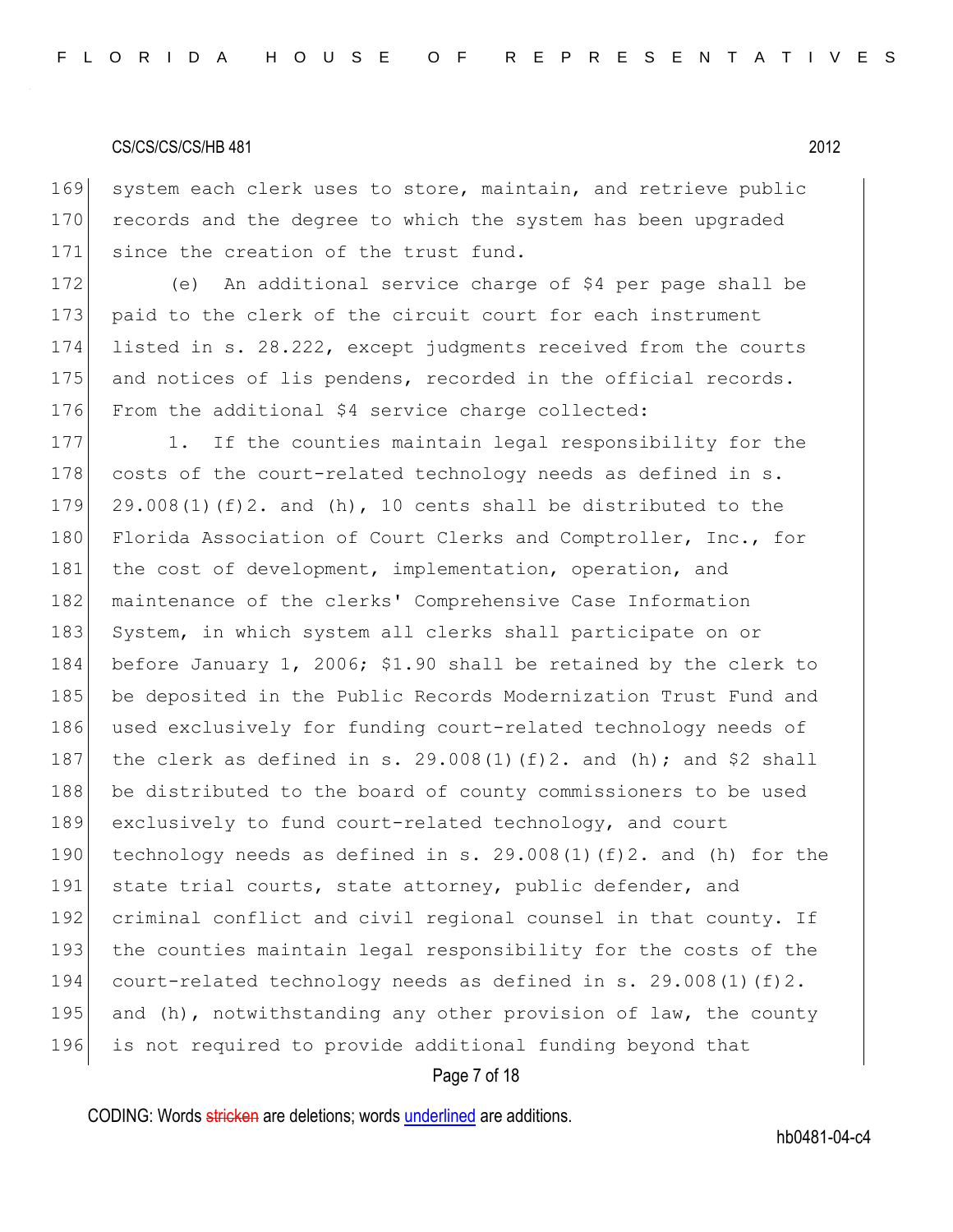197 provided herein for the court-related technology needs of the 198 clerk as defined in s. 29.008(1)(f)2. and (h). All court records 199 and official records are the property of the State of Florida, 200 including any records generated as part of the Comprehensive 201 Case Information System funded pursuant to this paragraph and 202 the clerk of court is designated as the custodian of such  $203$  records, except in a county where the duty of maintaining 204 official records exists in a county office other than the clerk 205 of court or comptroller, such county office is designated the 206 custodian of all official records, and the clerk of court is 207 designated the custodian of all court records. The clerk of 208 court or any entity acting on behalf of the clerk of court, 209 including an association, shall not charge a fee to any agency 210 as defined in s. 119.011, the Legislature, or the State Court 211 System for copies of records generated by the Comprehensive Case 212 Information System or held by the clerk of court or any entity 213 acting on behalf of the clerk of court, including an 214 association.

215 2. If the state becomes legally responsible for the costs 216 of court-related technology needs as defined in s. 217 29.008(1)(f)2. and (h), whether by operation of general law or 218 by court order,  $$4$  shall be remitted to the Department of 219 Revenue for deposit into the General Revenue Fund.

220 (13) Oath, administering, attesting, and sealing, not 221 otherwise provided for herein 3.50 222 (14) For validating certificates, any authorized bonds,

223 each 3.50

Page 8 of 18 224 (15) For preparing affidavit of domicile 5.00

CODING: Words stricken are deletions; words underlined are additions.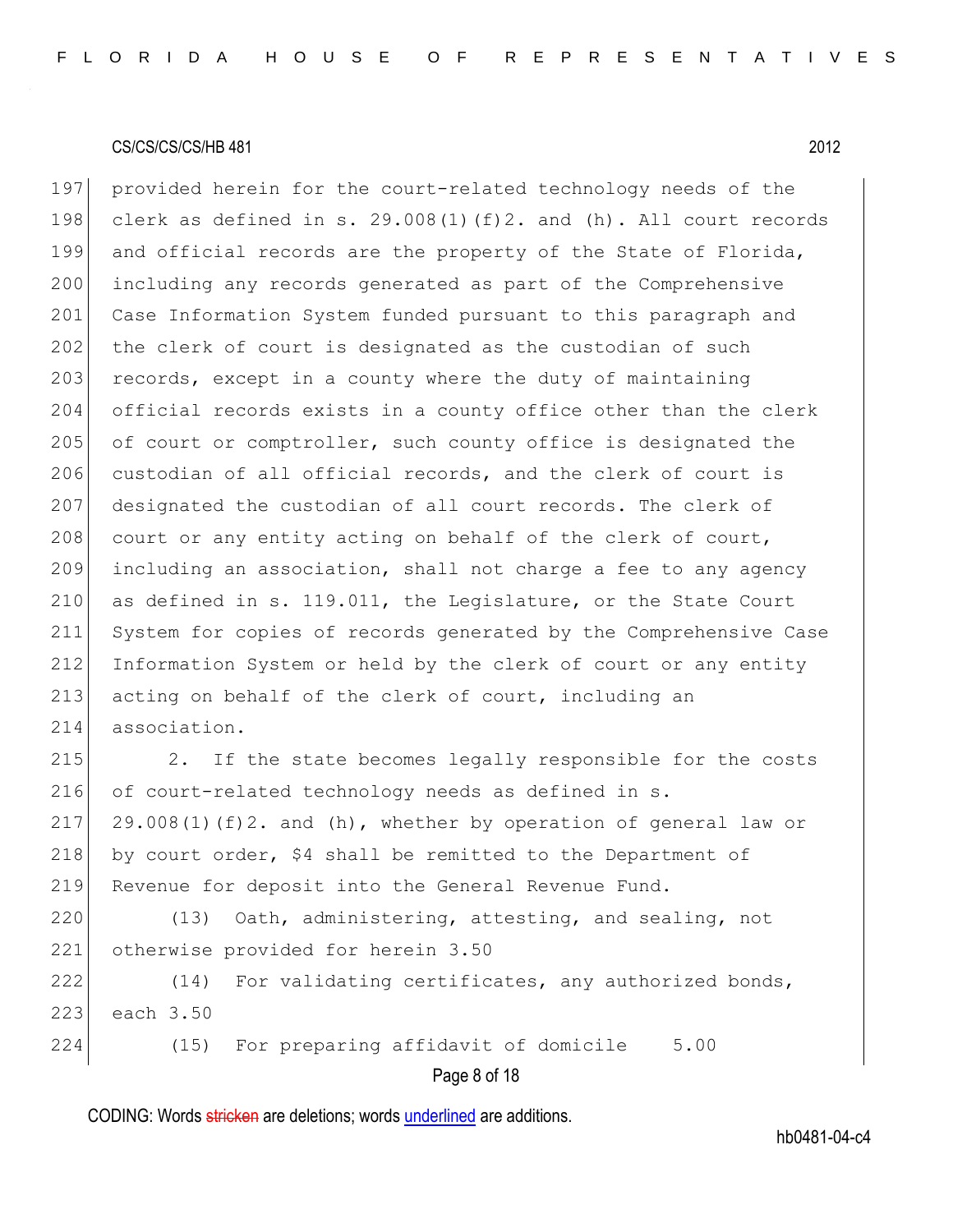| CS/CS/CS/CS/HB 481 | 2012 |
|--------------------|------|
|--------------------|------|

Page 9 of 18 225 (16) For exemplified certificates, including signing and 226 sealing 7.00 227 (17) For authenticated certificates, including signing and 228 sealing 7.00 229  $(18)(a)$  For issuing and filing a subpoena for a witness, 230 not otherwise provided for herein (includes writing, preparing, 231 signing, and sealing) 7.00 232 (b) For signing and sealing only 2.00 233 (19) For approving bond 8.50 234 (20) For searching of records, for each year's search 2.00 235 (21) For processing an application for a tax deed sale 236 (includes application, sale, issuance, and preparation of tax 237 deed, and disbursement of proceeds of sale), other than excess 238 proceeds 60.00 239 (22) For disbursement of excess proceeds of tax deed sale, 240 first \$100 or fraction thereof 10.00 241 (23) Upon receipt of an application for a marriage 242 license, for preparing and administering of oath; issuing, 243 sealing, and recording of the marriage license; and providing a 244 certified copy 30.00 245 (24) For solemnizing matrimony 30.00 246 (25) For sealing any court file or expungement of any 247 record 42.00 248 (26) (a) For receiving and disbursing all restitution 249 payments, per payment 3.50 250 (b) For receiving and disbursing all partial payments, 251 other than restitution payments, for which an administrative 252 processing service charge is not imposed pursuant to s. 28.246,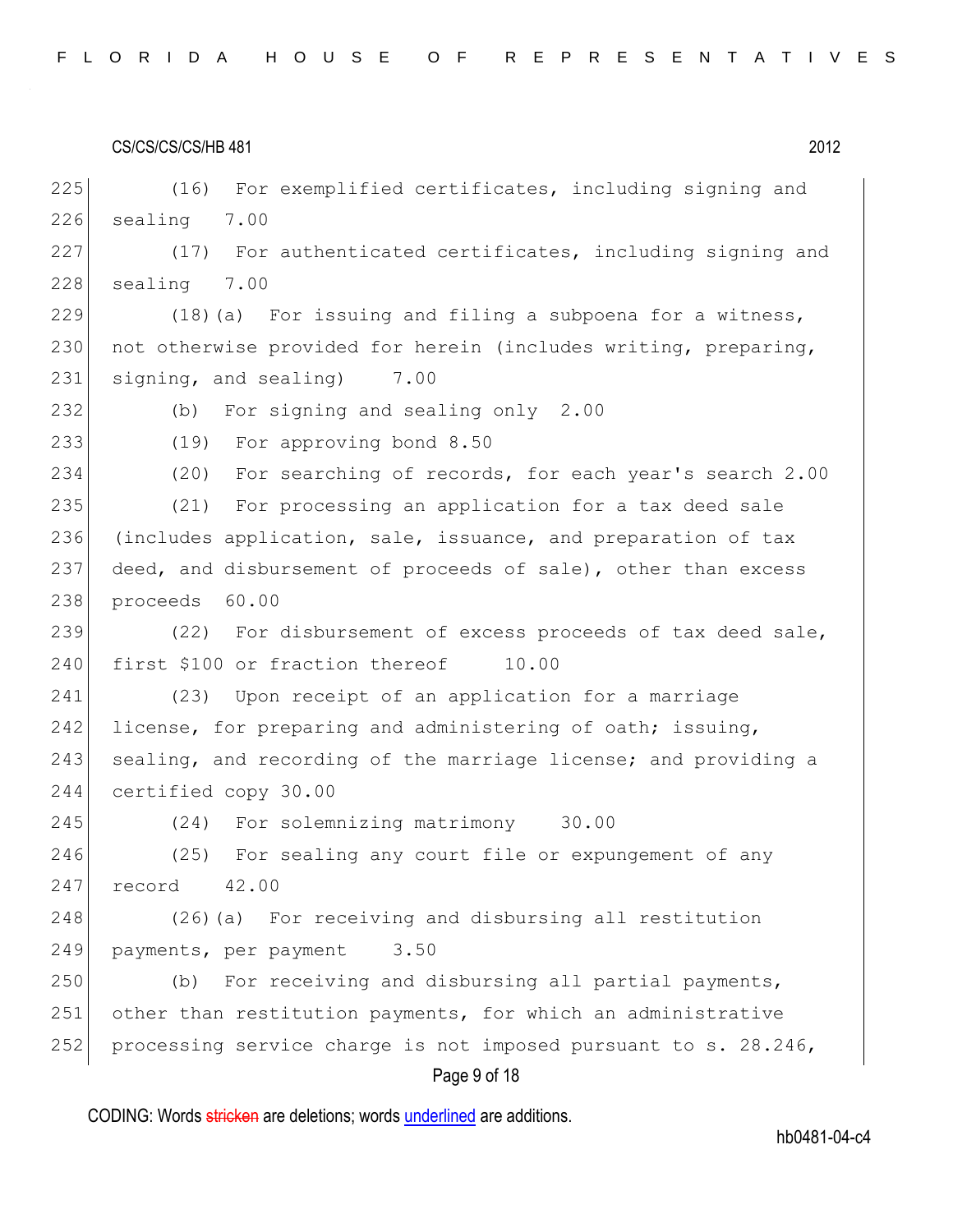253 per month 5.00

254 (c) For setting up a payment plan, a one-time 255 administrative processing charge in lieu of a per month charge 256 under paragraph (b) 25.00

257 (27) Postal charges incurred by the clerk of the circuit 258 court in any mailing by certified or registered mail shall be  $259$  paid by the party at whose instance the mailing is made.

260 (28) For furnishing an electronic copy of information 261 contained in a computer database: a fee as provided for in 262 chapter 119.

263 Section 5. Section 28.244, Florida Statutes, is amended to 264 read:

265 28.244 Refunds.—A clerk of the circuit court or a filing 266 officer of another office where records are filed who receives 267 payment for services provided and thereafter determines that an 268 overpayment has occurred shall refund to the person who made the 269 payment the amount of any overpayment that exceeds \$10  $$5.$  If 270 the amount of the overpayment is \$10  $$5$  or less, the clerk of 271 the circuit court or a filing officer of another office where 272 records are filed is not required to refund the amount of the 273 overpayment unless the person who made the overpayment makes a 274 written request.

275 Section 6. Section 28.345, Florida Statutes, is amended to 276 read:

277 28.345 State access to records; exemption from court-278 related fees and charges.-

279 (1) Notwithstanding any other provision of law to the 280 contrary, the clerk of the circuit court shall provide without

Page 10 of 18

CODING: Words stricken are deletions; words underlined are additions.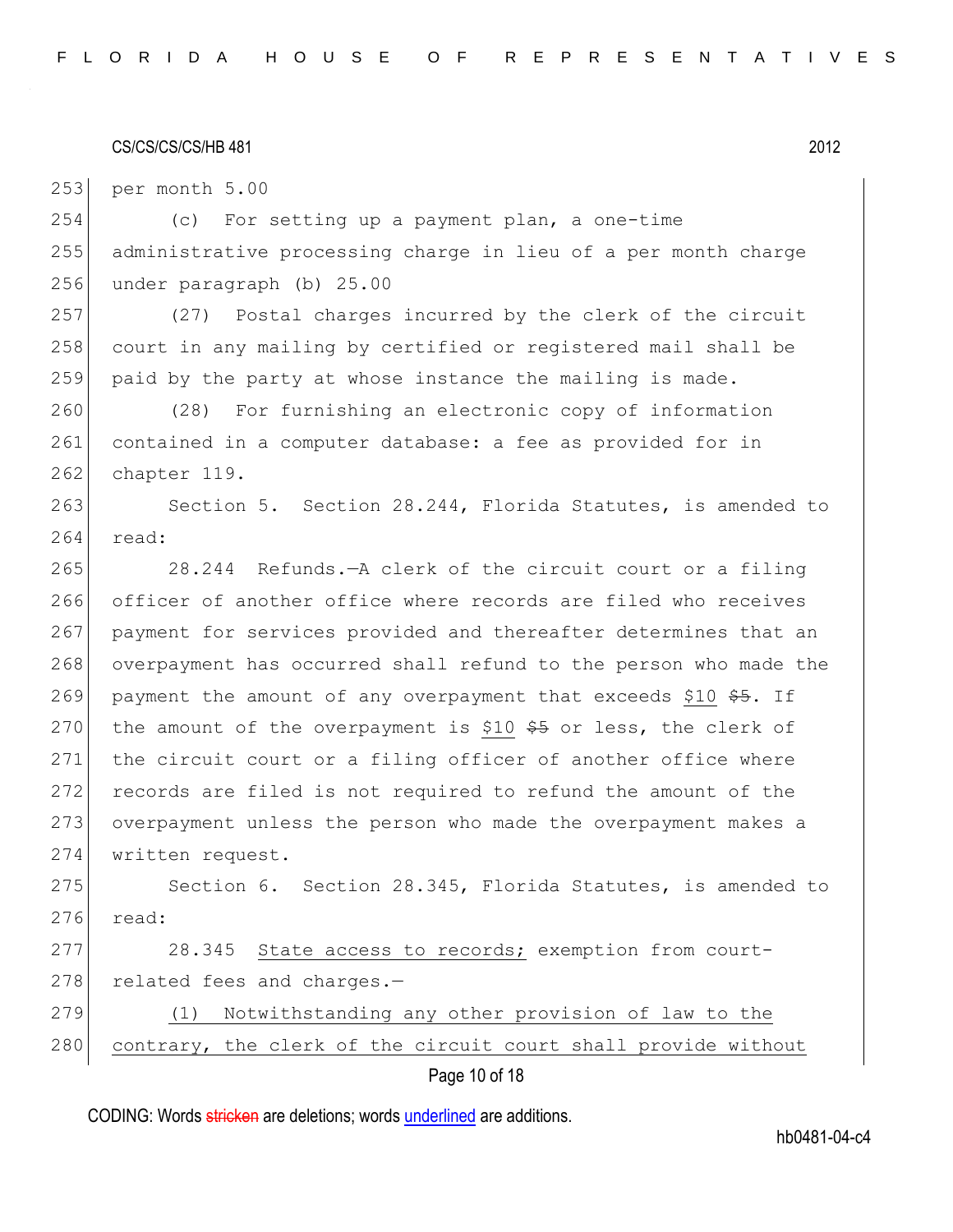281 charge to the state attorney, public defender, quardian ad 282 litem, public guardian, attorney ad litem, criminal conflict and 283 civil regional counsel, and private court-appointed counsel paid 284 by the state, and to the authorized staff acting on behalf of 285 each, access to and a copy of any public record. If the public 286 record is exempt or confidential, the requesting party is only 287 entitled by law to view or copy the exempt or confidential 288 record if authority is provided in general law or the Florida 289 Rules of Judicial Administration. The clerk of the circuit court 290 may provide the requested public record in an electronic format 291 in lieu of a paper format when the requesting entity is capable 292 of accessing it in an electronic format. For purposes of this 293 subsection, the term "copy of a public record" means any 294 facsimile, replica, photograph, or other reproduction of a 295 record.

296 (2) Notwithstanding any other provision of this chapter or 297 law to the contrary, judges and those court staff acting on 298 behalf of judges, state attorneys, guardians ad litem, public 299 guardians, attorneys ad litem, court-appointed private counsel, 300 criminal conflict and civil regional counsel, and public 301 defenders, and state agencies, while acting in their official  $302$  capacity, and state agencies, are exempt from all court-related 303 fees and charges assessed by the clerks of the circuit courts.

 (3) The exemptions provided in subsections (1) and (2) apply only to state agencies and state entities and the party that an agency or entity is representing. The clerk of court shall collect the filing fees and services charges as required 308 in this chapter from all other parties.

## Page 11 of 18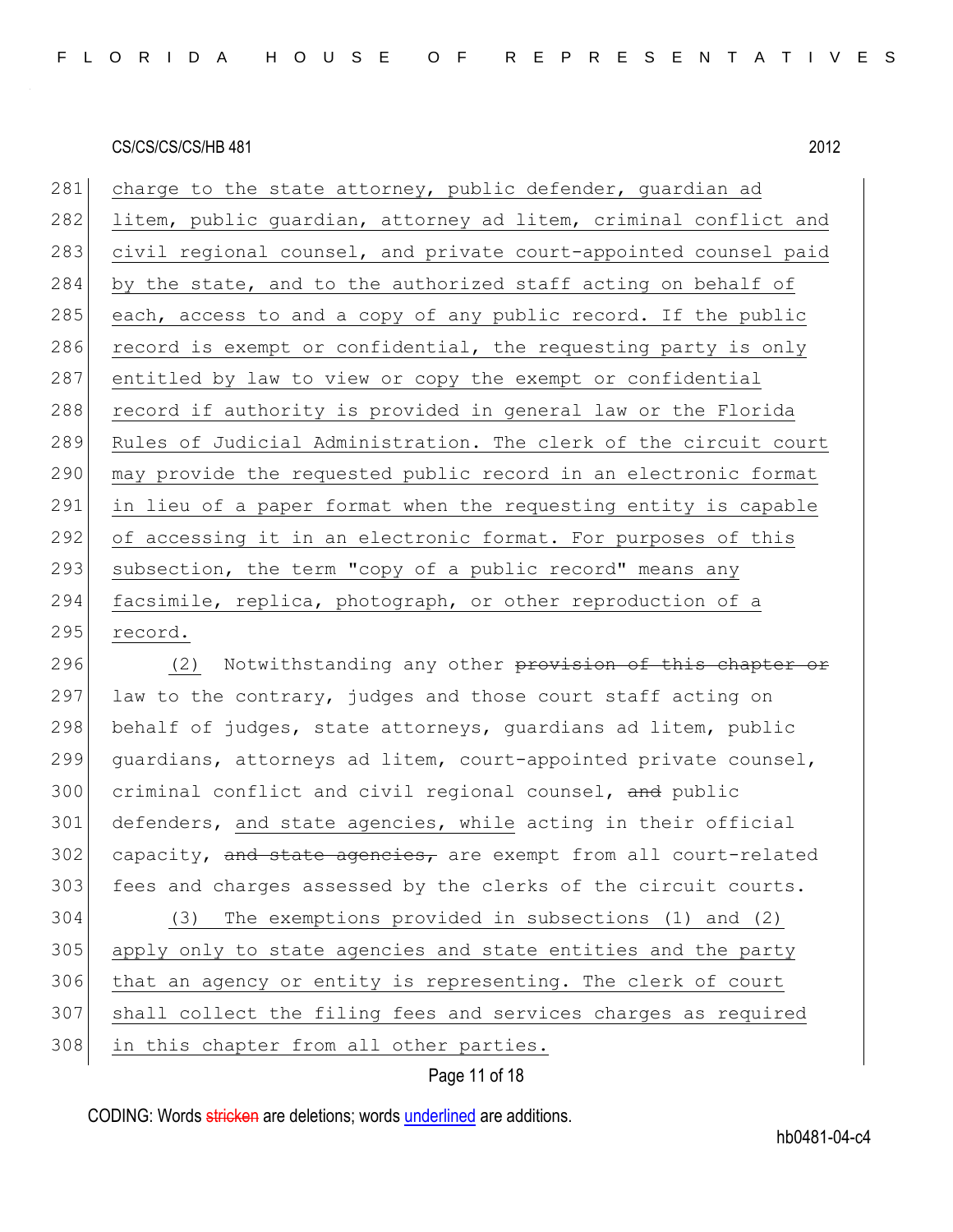Section 7. Subsection (2) of section 28.37, Florida 310 Statutes, is amended to read:

 28.37 Fines, fees, service charges, and costs remitted to the state.-

 (2) Except as otherwise provided in ss. 28.241 and 34.041, all court-related fines, fees, service charges, and costs are considered state funds and shall be remitted by the clerk to the Department of Revenue for deposit into the Clerks of the Court Trust Fund within the Justice Administrative Commission. However, 10 percent of all court-related fines collected by the clerk, except for penalties or fines distributed under s. 316.0083(1)(b)3. or s. 318.18(15)(a) to counties or municipalities, shall be deposited into the clerk's Public Records Modernization Trust Fund to be used exclusively for additional clerk court-related operational needs and program enhancements.

 Section 8. Subsection (2) of section 50.041, Florida 326 Statutes, is amended to read:

327 50.041 Proof of publication; uniform affidavits required. (2) Each such affidavit shall be printed upon white bond paper containing at least 25 percent rag material and shall be 8 1/2 inches in width and of convenient length, not less than 5  $\mid$  1/2 inches. A white margin of not less than 2 1/2 inches shall be left at the right side of each affidavit form and upon or in this space shall be substantially pasted a clipping which shall be a true copy of the public notice or legal advertisement for which proof is executed. Alternatively, each such affidavit may be provided in electronic rather than paper form, provided the

## Page 12 of 18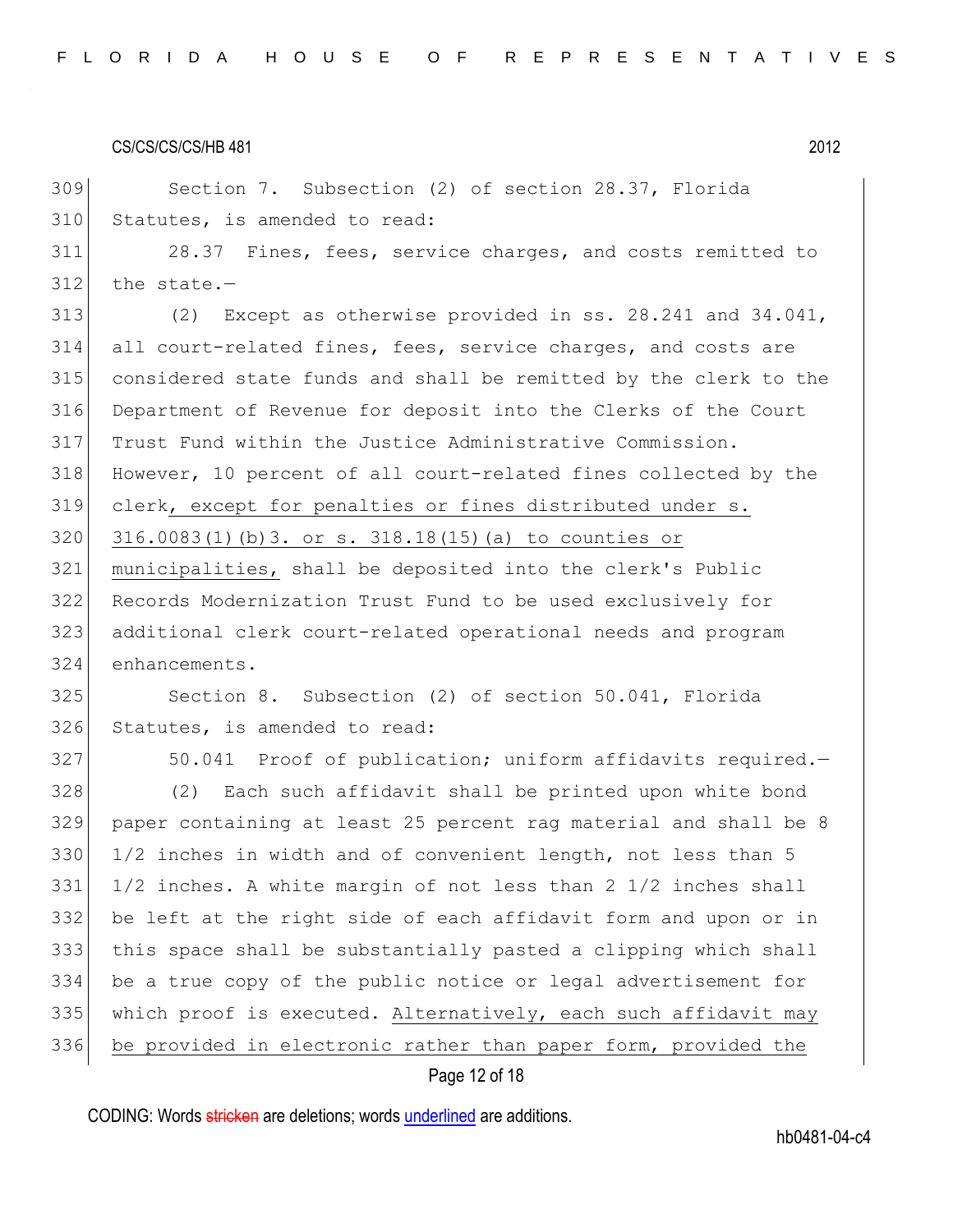## 337 notarization of the affidavit complies with the requirements of 338 s. 117.021.

339 Section 9. Subsections (2) and (3) of section 119.0714, 340 Florida Statutes, are amended to read:

341 119.0714 Court files; court records; official records. 342 (2) COURT RECORDS.—

 (a)1. Until January 1, 2012, if a social security number 344 or a bank account, debit, charge, or credit card number is included in a court file, such number may be included as part of the court record available for public inspection and copying unless redaction is requested by the holder of such number or by 348 the holder's attorney or legal quardian.

 2.  $\leftrightarrow$  A request for redaction must be a signed, legibly written request specifying the case name, case number, document 351 heading, and page number. The request must be delivered by mail, facsimile, electronic transmission, or in person to the clerk of the court. The clerk of the court does not have a duty to inquire beyond the written request to verify the identity of a person requesting redaction.

356 3.  $\leftarrow$  3.  $\leftarrow$  A fee may not be charged for the redaction of a 357 social security number or a bank account, debit, charge, or 358 credit card number pursuant to such request.

359 4.  $\left(\frac{d}{dt}\right)$  The clerk of the court has no liability for the 360 inadvertent release of social security numbers, or bank account, 361 debit, charge, or credit card numbers, unknown to the clerk of 362 the court in court records filed on or before January 1, 2012.

363  $\sim$  5.a.  $\left(\frac{e}{1} \cdot \right)$  On January 1, 2012, and thereafter, the clerk of 364 the court must keep social security numbers confidential and

## Page 13 of 18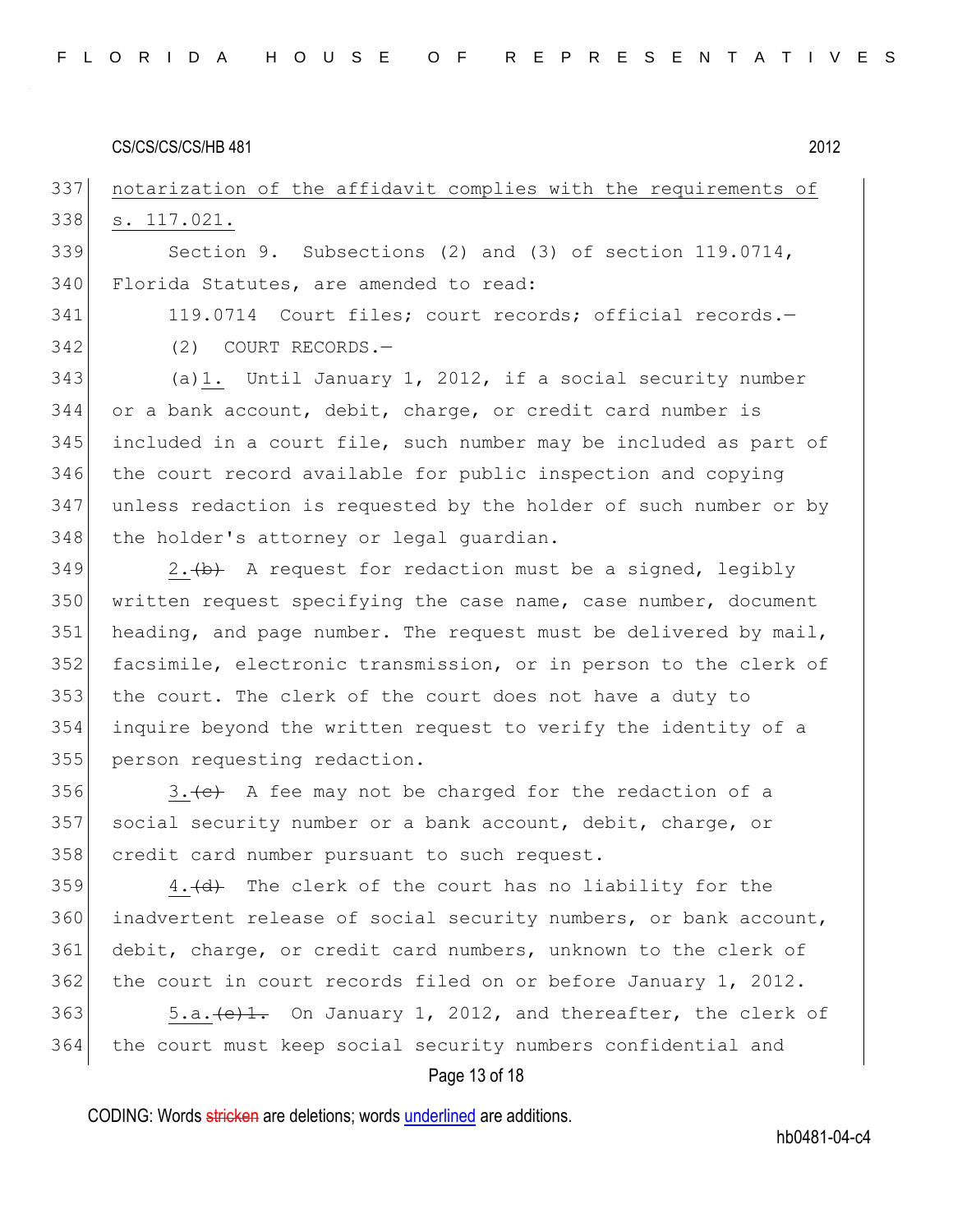365 exempt as provided for in s. 119.071(5)(a), and bank account, debit, charge, and credit card numbers exempt as provided for in s. 119.071(5)(b), without any person having to request redaction.

369 b.<del>2.</del> Section 119.071(5)(a)7. and 8. does not apply to the 370 clerks of the court with respect to court records.

 (b) A request for maintenance of a public record exemption in s. 119.071(4)(d)1. made pursuant to s. 119.071(4)(d)2. must 373 specify the document type, name, identification number, and page number of the court record that contains the exempt information.

375 (3) OFFICIAL RECORDS.

376 (a)1. Any person who prepares or files a record for 377 recording in the official records as provided in chapter 28 may 378 not include in that record a social security number or a bank 379 account, debit, charge, or credit card number unless otherwise 380 expressly required by law.

 $381$  2.a.  $\left(\frac{b}{1} \cdot \right)$  If a social security number or a bank account, 382 debit, charge, or credit card number is included in an official 383 record, such number may be made available as part of the 384 official records available for public inspection and copying 385 unless redaction is requested by the holder of such number or by 386 the holder's attorney or legal guardian.

 b.2. If such record is in electronic format, on January 1, 2011, and thereafter, the county recorder must use his or her 389 best effort, as provided in subparagraph 8.  $\frac{\text{b}+1}{\text{b}}$  (h), to keep social security numbers confidential and exempt as provided 391 for in s. 119.071(5)(a), and to keep complete bank account, debit, charge, and credit card numbers exempt as provided for in

## Page 14 of 18

CODING: Words stricken are deletions; words underlined are additions.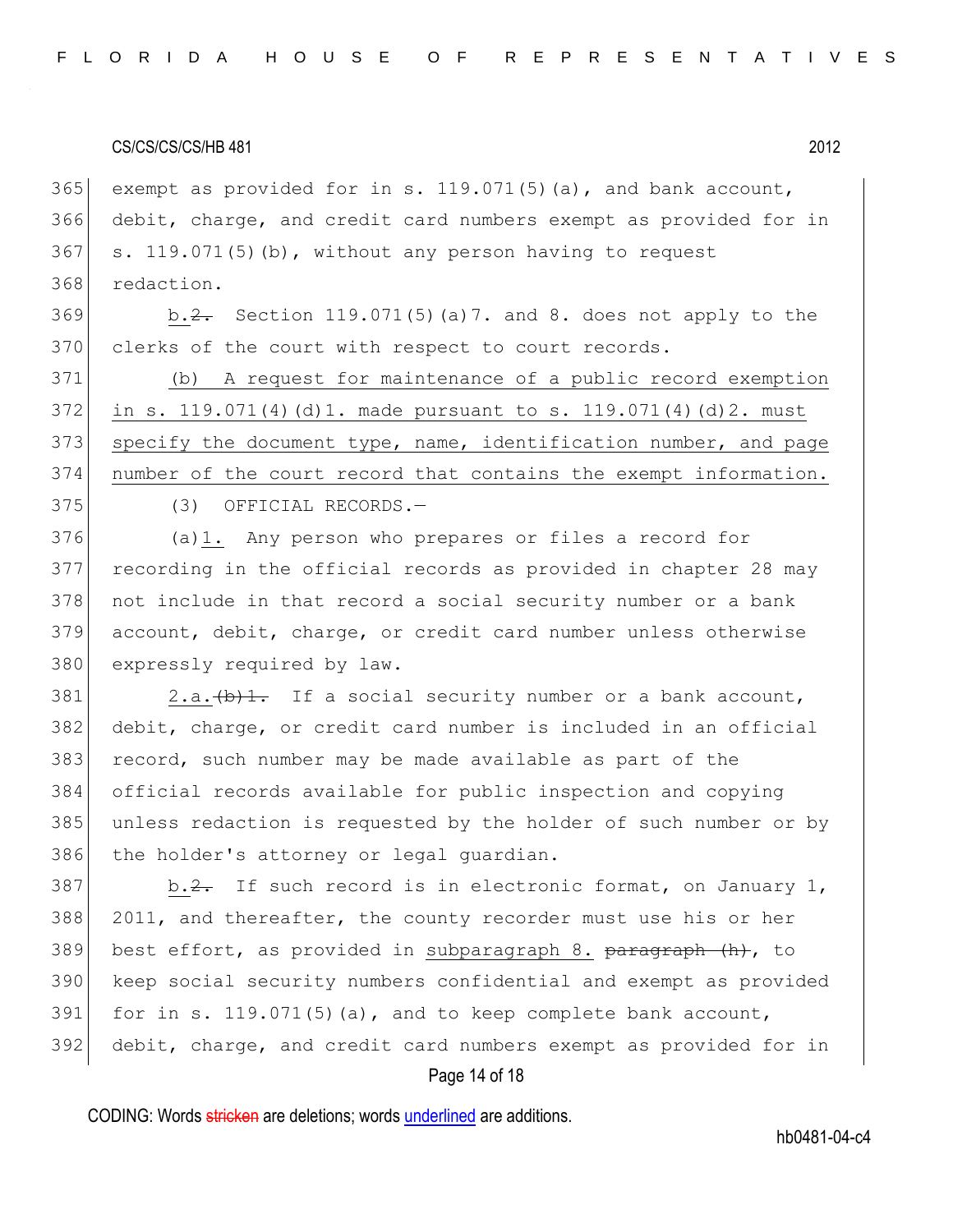393 s. 119.071(5)(b), without any person having to request 394 redaction.

395 c.3. Section 119.071(5) (a) 7. and 8. does not apply to the 396 county recorder with respect to official records.

397 3.  $\leftarrow$  The holder of a social security number or a bank 398 account, debit, charge, or credit card number, or the holder's 399 attorney or legal guardian, may request that a county recorder 400 redact from an image or copy of an official record placed on a 401 county recorder's publicly available Internet website or on a 402 publicly available Internet website used by a county recorder to 403 display public records, or otherwise made electronically 404 available to the public, his or her social security number or 405 bank account, debit, charge, or credit card number contained in 406 that official record.

407 4.  $\left(4\right)$  A request for redaction must be a signed, legibly 408 written request and must be delivered by mail, facsimile, 409 electronic transmission, or in person to the county recorder. 410 The request must specify the identification page number of the 411 record that contains the number to be redacted.

412  $\vert$  5.  $\left\{ \leftrightarrow\right\}$  The county recorder does not have a duty to inquire 413 beyond the written request to verify the identity of a person 414 requesting redaction.

415 6.  $(f)$  A fee may not be charged for redacting a social 416 security number or a bank account, debit, charge, or credit card 417 number.

418  $\vert$  7.  $\left\{ q\right\}$  A county recorder shall immediately and 419 conspicuously post signs throughout his or her offices for 420 public viewing, and shall immediately and conspicuously post on

## Page 15 of 18

CODING: Words stricken are deletions; words underlined are additions.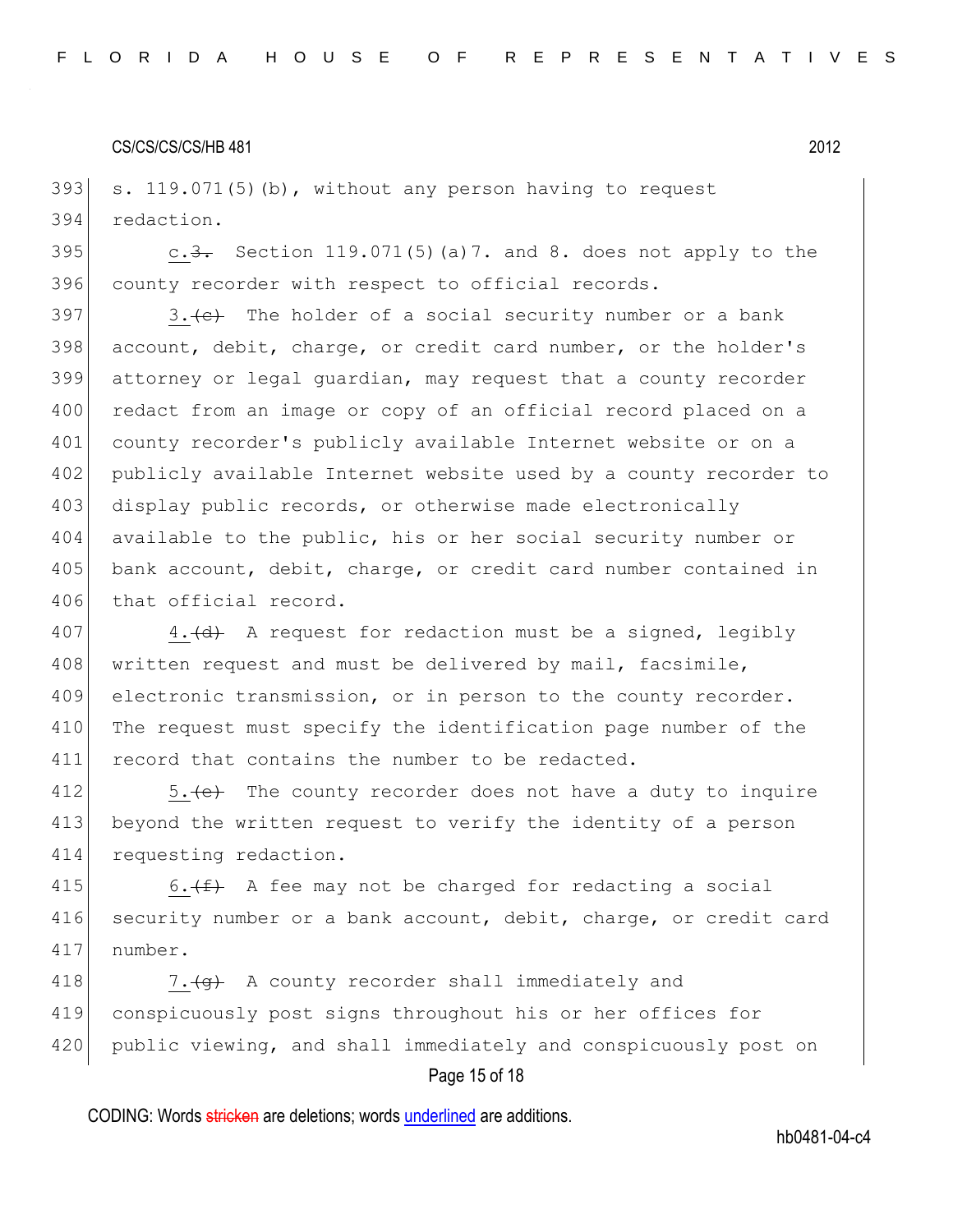421 any Internet website or remote electronic site made available by 422 the county recorder and used for the ordering or display of 423 official records or images or copies of official records, a 424 notice stating, in substantially similar form, the following: 425 a.<del>1.</del> On or after October 1, 2002, any person preparing or 426 filing a record for recordation in the official records may not

427 include a social security number or a bank account, debit, 428 charge, or credit card number in such document unless required 429 by law.

430 b.  $\frac{2}{2}$ . Any person has a right to request a county recorder 431 to remove from an image or copy of an official record placed on 432 a county recorder's publicly available Internet website or on a 433 publicly available Internet website used by a county recorder to 434 display public records, or otherwise made electronically 435 available to the general public, any social security number 436 contained in an official record. Such request must be made in 437 writing and delivered by mail, facsimile, or electronic 438 transmission, or delivered in person, to the county recorder. 439 The request must specify the identification page number that 440 contains the social security number to be redacted. A fee may 441 not be charged for the redaction of a social security number 442 pursuant to such a request.

443 8. $\frac{h}{h}$  If the county recorder accepts or stores official 444 records in an electronic format, the county recorder must use 445 his or her best efforts to redact all social security numbers 446 and bank account, debit, charge, or credit card numbers from 447 electronic copies of the official record. The use of an 448 automated program for redaction shall be deemed to be the best

## Page 16 of 18

CODING: Words stricken are deletions; words underlined are additions.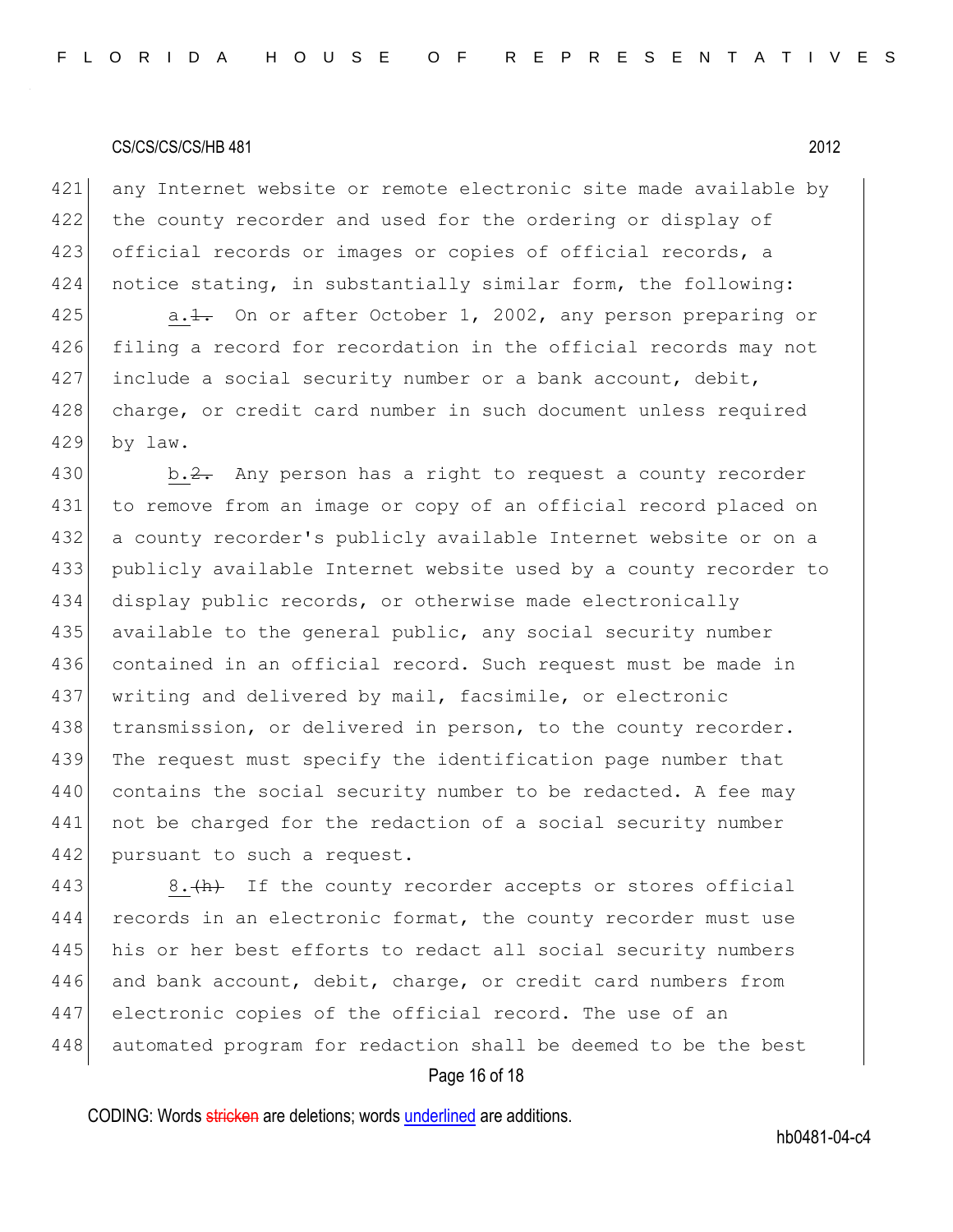449 effort in performing the redaction and shall be deemed in 450 compliance with the requirements of this subsection.

451 9.  $(i)$  The county recorder is not liable for the 452 inadvertent release of social security numbers, or bank account, 453 debit, charge, or credit card numbers, filed with the county 454 recorder.

455 (b) A request for maintenance of a public record exemption 456 in s. 119.071(4)(d)1. made pursuant to s. 119.071(4)(d)2. must 457 specify the document type, name, identification number, and page 458 number of the official record that contains the exempt 459 information.

460 Section 10. Subsection (2) of section 197.542, Florida 461 Statutes, is amended to read:

462 197.542 Sale at public auction.-

463 (2) The certificateholder has the right to bid as others 464 present may bid, and the property shall be struck off and sold 465 to the highest bidder. The high bidder shall post with the clerk 466 a nonrefundable deposit of 5 percent of the bid or \$200, 467 whichever is greater, at the time of the sale, to be applied to 468 the sale price at the time of full payment. Notice of the 469 deposit requirement must be posted at the auction site, and the 470 clerk may require bidders to show their willingness and ability 471 to post the deposit. If full payment of the final bid and of 472 documentary stamp tax and recording fees is not made within 24 473 hours, excluding weekends and legal holidays, the clerk shall 474 cancel all bids, readvertise the sale as provided in this 475 section, and pay all costs of the sale from the deposit. Any 476 remaining funds must be applied toward the opening bid. If the

## Page 17 of 18